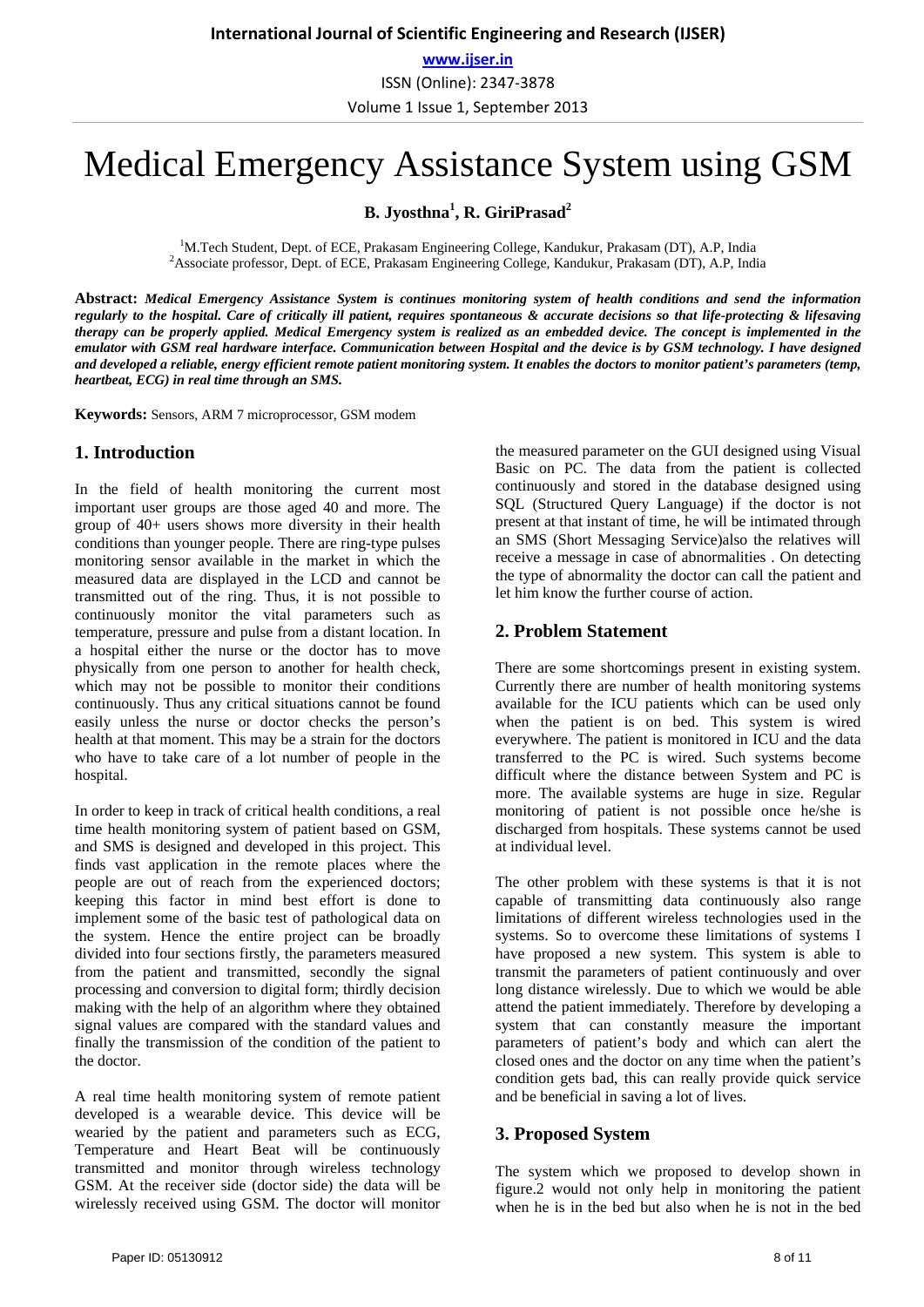#### **International Journal of Scientific Engineering and Research (IJSER)**

### **www.ijser.in** ISSN (Online): 2347‐3878 Volume 1 Issue 1, September 2013

i.e. when he is mobile. Such a system would constantly monitor important body parameters like temperature, heartbeat, ECG and would compare it against a predetermined value set and if these values cross a particular limit it would automatically alert the doctor and relatives of the patient via a SMS. In such case the patient will get a very quick medical help and also would save time and energy of the relatives who would not be with them all the time.



**Figure 1:** Proposed Systems

This system provides a continuous health monitoring service for patient. Temperature, ECG and Heart Beat pulse signals are measured from the temperature, ECG and heart beat sensors and are processed by a built-in ARM processor. The processed data are then transmitted by GSM wirelessly. Finally the received data is sent to the PC. The graphical user interface programs on the PC are coded using Visual Basic language. In the PC a coding is written using Visual basic for transmitting the information of any abnormal health conditions to the specified mobile number (of the doctor in charge) in the program through a GSM modem. Embedded C is used for programming the ARM processor. Using GSM modem message is transmitted to the programmed mobile number to the doctor in charge when the measured temperature exceeds the allowable value or if the pulse measured is abnormal.



**Figure 2:** Flow chart of the proposed System

#### **4. Designing**

The designing part includes basically three sections as follows;

#### **4.1 Hardware Design**

It includes Power supply design, Temperature sensor, Heart beat sensor, ECG sensor, ARM processor and GSM connector circuit.

- GSM modules shall be connected via serial port.
- Serial port has to connect to the emulator/ Real board.
- Emulator/Board shall communicate to the GSM module through serial.
- GSM modules have to be prepared with valid SIM card and power supply.
- HARDWARE : SIM 300 MODULES
- COMMUNICATION : RS232
- COMMANDS: AT Commands shall be used to communicate with GSM module Refer SIM300 AT Command Set.

#### **4.1.1 Power Supply Circuit**

Hardware requires different power supplies.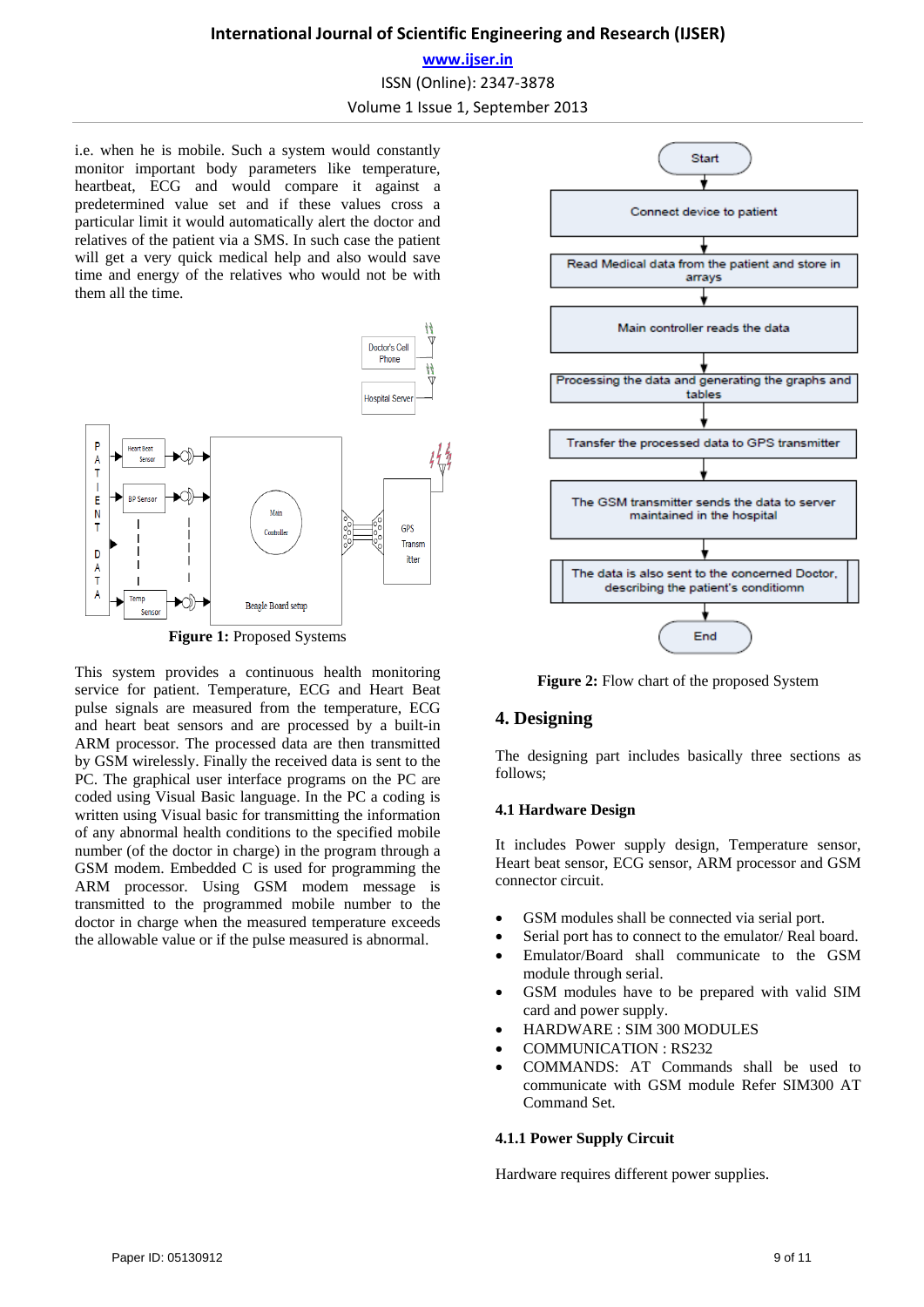- 5 v: for temperature sensor circuit, heartbeat circuit, RS 232 connector circuit
- 12v: for ARM 7processor.
- +/- 9v: for ECG sensor circuit

#### **4.1.2 ARM 7Processor**

The ARM7 is a general purpose 32-bit microprocessor, offers high performance and very low power consumption. ARM architecture is based on RISC principles, instruction set and related decode mechanism are simpler than CISC Pipeline techniques employed ARM Processor supports both 32-bit and 16-bit instructions via the ARM and Thumb instruction sets. The 3 parameters to be monitored are sensed using respective sensor and data is feed to ARM7 .Traditionally, embedded devices include two types of processors: a Microcontroller and a DSP to process signals. However, with the development of ARM processors, last two can be replaced by one single processor. This unit is the heart of the complete system. It is actually responsible for all the process being executed. It will monitor & control all the peripheral devices or components connected in the system. In short we can say that the complete intelligence of the project resides in the software code embedded in the ARM 7. The code will be written in Embedded C and will be burned or programmed into the code memory using a programmer.

#### **4.1.3 ECG Sensor**

ECG is primarily a tool for examination of cardiac diseases. An ECG sensing device commonly consists of a group of electrodes to detect electrical events of a heart. The ECG is the electrical manifestation of the contractile activity of the heart, and can be recorded fairly easily with surface electrodes on the limbs or chest. The rhythm of the heart in terms of beats per minute (bpm) may be easily estimated by counting the readily identifiable waves. The amplifier takes the input from 3 electrodes which are connected to the patient.

#### **4.1.4 Temperature Sensor LM35**

LM35 series are precision integration-circuit temperature sensors whose output voltage is linearly proportional to the Celsius temperature. The LM35 does not require any external calibration or trimming to provide typical accuracies. This is 3 legs IC that directly gives analog output. This unit requires +5VDC for it proper operation.

#### **4.1.5 Heart Beat Sensor**

Heart beat sensor is designed to give digital output of heat beat when a finger is placed inside it. This digital output can be connected to ARM directly to measure the Beats per Minute (BPM) rate. It works on the principle of light modulation by blood flow through finger at each pulse. ICLM358is used for Heart Beat Sensor. Its dual low power operational amplifier consists of a super bright red LED and light detector. One will act as amplifiers and another will be used as comparator. LED needs to be super bright as the light must pass through finger and detected at other end. When heart pumps a pulse of blood through blood vessels, finger becomes slightly more opaque so less light reached at the detector. With each heart pulse detector signal varies this variation is converted to electrical pulse.

#### GSM (Global System for Mobile communications)

GSM (Global System for Mobile communications) is an open, digital cellular technology used for transmitting mobile voice and data services.GSM supports voice calls and data transfer speeds of up to 9.6 kbps, together with the transmission of SMS (Short Message Service).

GSM can be operated from any distance to any point of control. The communication is done with the help of local network support. This can get communicated to any part of the world which the network of the local system is applicable. Here we are using for the hospital communication for monitoring the patient.

#### **4.2 Software Design**

- 1) Main task will provide the graphics display of different sensor inputs.
- 2) It shall provide the interface to send "location request messages" from GSM module.<br>3) Software modules have
- modules have to do the serial communication implementation compatible with GSM hardware module.
- 4) GSM module related commands have to be selected depend on the sensor data.
- 5) During software implementation on emulator the data will be simulated for minimum, medium and extreme conditions.
- 6) Communication protocols:

The data has to be send to GSM module from emulator by serial communication. The specifications for serial communication are:

- Baud rate  $= 9600$  bauds
- Transfer packet length= 8 bits
- Parity  $=$  no parity
- Hard ware control  $=$  None
- Mode = Bidirectional